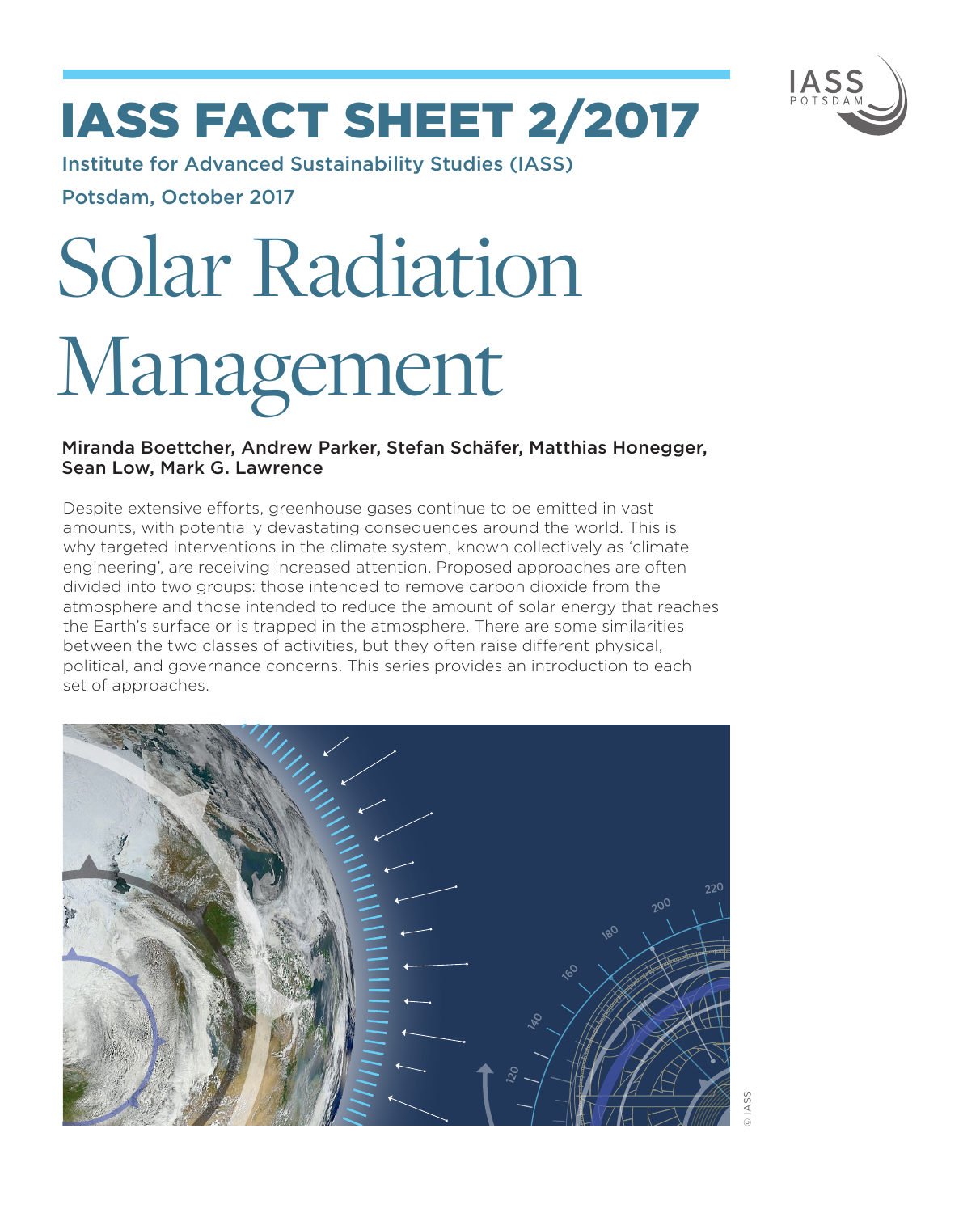#### **What is solar radiation management?**

Technologies for solar radiation management (SRM) are being developed in the hope that increasing the reflection of sunlight back to space may reduce some of the risks of climate change that cannot be addressed by the other main policy options: mitigation, adaptation, and carbon dioxide removal. One prominent proposal involves spraying reflective aerosol particles into the upper atmosphere. Another would involve spraying seawater into the air directly above the ocean, which would then be lofted into low-lying clouds, making them more reflective. Other techniques have been proposed, such as brightening the land or sea surface or putting reflectors into space, but these are receiving less attention from scientists due to concerns over effectiveness, feasibility, or both. Finally, a new and related technique would enhance the transmission of terrestrial radiation upwards through the atmosphere by modifying cirrus cloud properties (rather than removing greenhouse gases). While the latter is not strictly solar radiation management, this fact sheet refers to all these approaches.

#### **Why is it important to discuss solar radiation management?**

Intentionally intervening into the climate system is an endeavour that is by definition global in scope. Climate engineering may have significant positive and negative impacts on populations and ecosystems, may require a reshaping of interstate relations and international institutions, and may be seen differently by different social groups. All this makes an inclusive and critical societal debate vital.

At the 2015 United Nations Climate Change Conference in Paris, world leaders agreed that the global mean temperature increase should be limited to well below  $2^{\circ}$ C, and if possible to  $1.5^{\circ}$ C, above pre-industrial levels. To have a reasonable chance of achieving the Paris Agreement goals, it is projected that global greenhouse gas emissions would have to peak around 2020 followed by rapid decarbonisation to zero net emissions by 2050. However, no country among the major emitters is currently on track to achieve such a drastic transformation of its economy. Even if all countries achieved the emissions cuts that they agreed in Paris, it is projected that the global temperature would rise by at least 2.4 ° C and potentially more than  $3^{\circ}$ C by 2100.

Major environmental, social, and economic impacts are expected at such levels of warming, lending further urgency to this matter. It remains unclear whether solar radiation management will ever be technically, politically, and socially feasible. However, if it could be implemented, it would be the only climate policy option that could significantly slow or stop the rise in global temperatures over short timescales. Therefore, if humanity does not reduce emissions at rates far greater than those previously observed or even promised, these techniques would probably be the only option for achieving the ambitious targets agreed in Paris. It is thus important to discuss whether solar radiation management could be an acceptable measure in climate policy under certain conditions and, if so, how it might best be used to limit risk from rising temperatures.

## **What is the state of research on radiation management?**

#### **Natural sciences and engineering**

The main proposed solar radiation management techniques are hypothetical in that they have not been tested at scale. So far there have only been two outdoors experiments aimed at understanding components of a potential system, though several proposals for further small-scale field experiments are under development. Understanding of the potential risks and benefits of the proposed techniques has instead largely been based on natural analogues, computer modelling, laboratory experimentation, and basic knowledge from in situ and satellite measurements of parameters like temperature and precipitation.

There is a scientific consensus that none of the proposed techniques should be considered a substitute for mitigation or adaptation. However, research results indicate that solar radiation management would be capable of reducing many of the impacts of rising temperatures, such as heat waves, species loss, glacier retreat, the rate of sea ice melt, the rate of sea level rise, and agricultural losses. Its effects would be expected to vary regionally, for instance with stronger relative cooling in the tropics than at the poles. Different types of solar radiation management are expected to perform differently with regard to regional outcomes. However, modelling studies indicate that it might be possible to design and deploy solar radiation management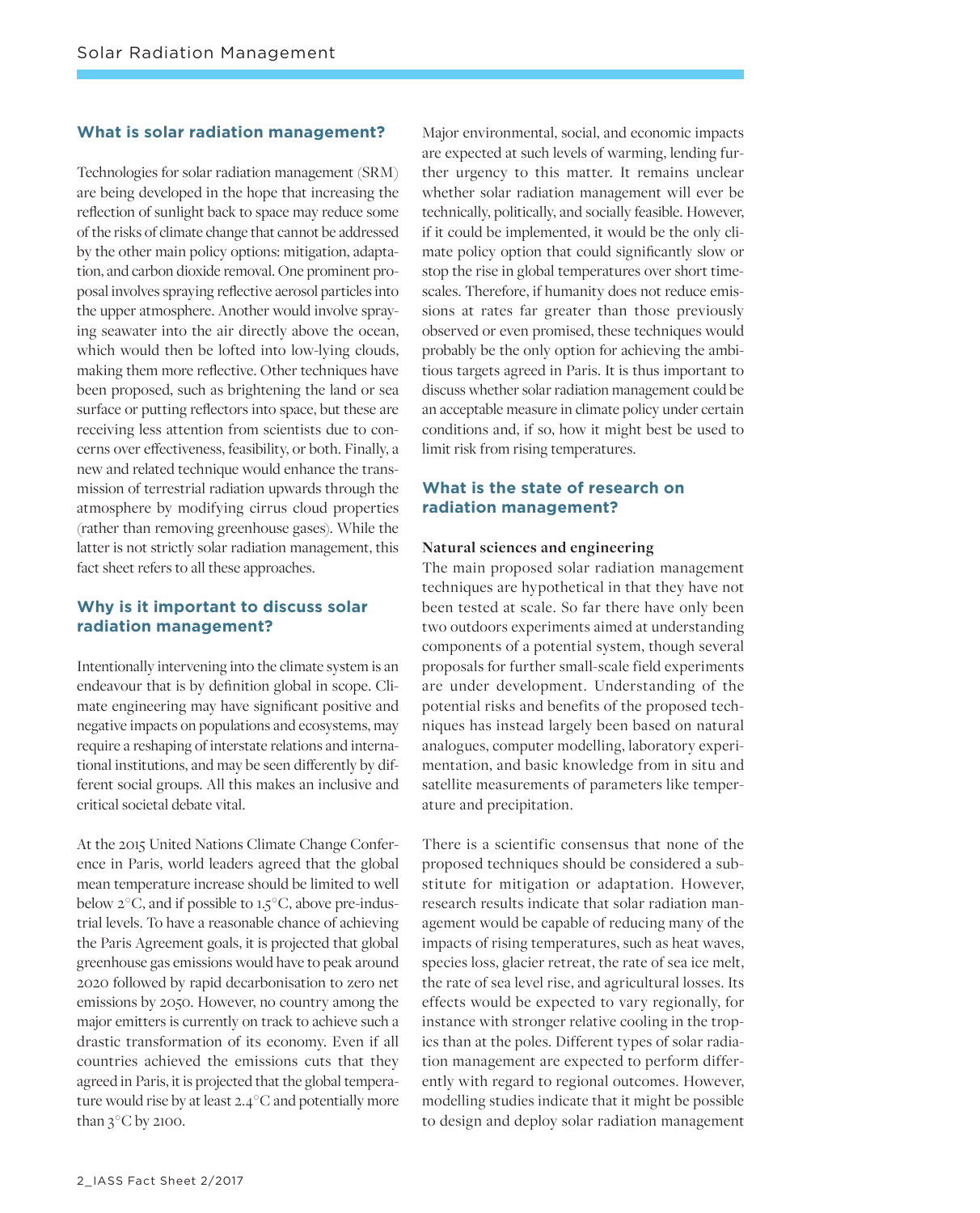techniques in a way that would limit regional differences, and could significantly reduce climate change impacts, especially in terms of temperature and precipitation, in the majority of regions around the world.

There are high levels of uncertainty about the full range of impacts of solar radiation management, including unwanted consequences. For example, research has indicated that injecting aerosol particles into the stratosphere could influence the levels of stratospheric and even ground-level ozone. This would have uncertain effects on ultraviolet radiation and potentially both positive and negative impacts on human and ecosystem health. Furthermore, some types of proposed particles would also

absorb infrared radiation from the Earth, heating up the stratosphere and affecting airflows there.

Finally, the climatic effects of solar radiation management would only last as long as deployment was maintained. In the event of its discontinuation, global surface temperatures would rise rapidly towards the levels that would have been expected in its absence. If solar radiation management were being used to mask a large amount of warming, its sudden cessation could be quite damaging as human and natural systems would have less time to adapt. This effect is often referred to as 'termination shock'. To reduce the likelihood of such rapid warming, any future deployment would need to include careful consideration of backup systems and policies.



**Figure 1: Climate engineering measures can be divided into two groups: those intended to remove atmospheric carbon dioxide and those intended to alter the Earth's solar radiation balance.** 

**© IASS**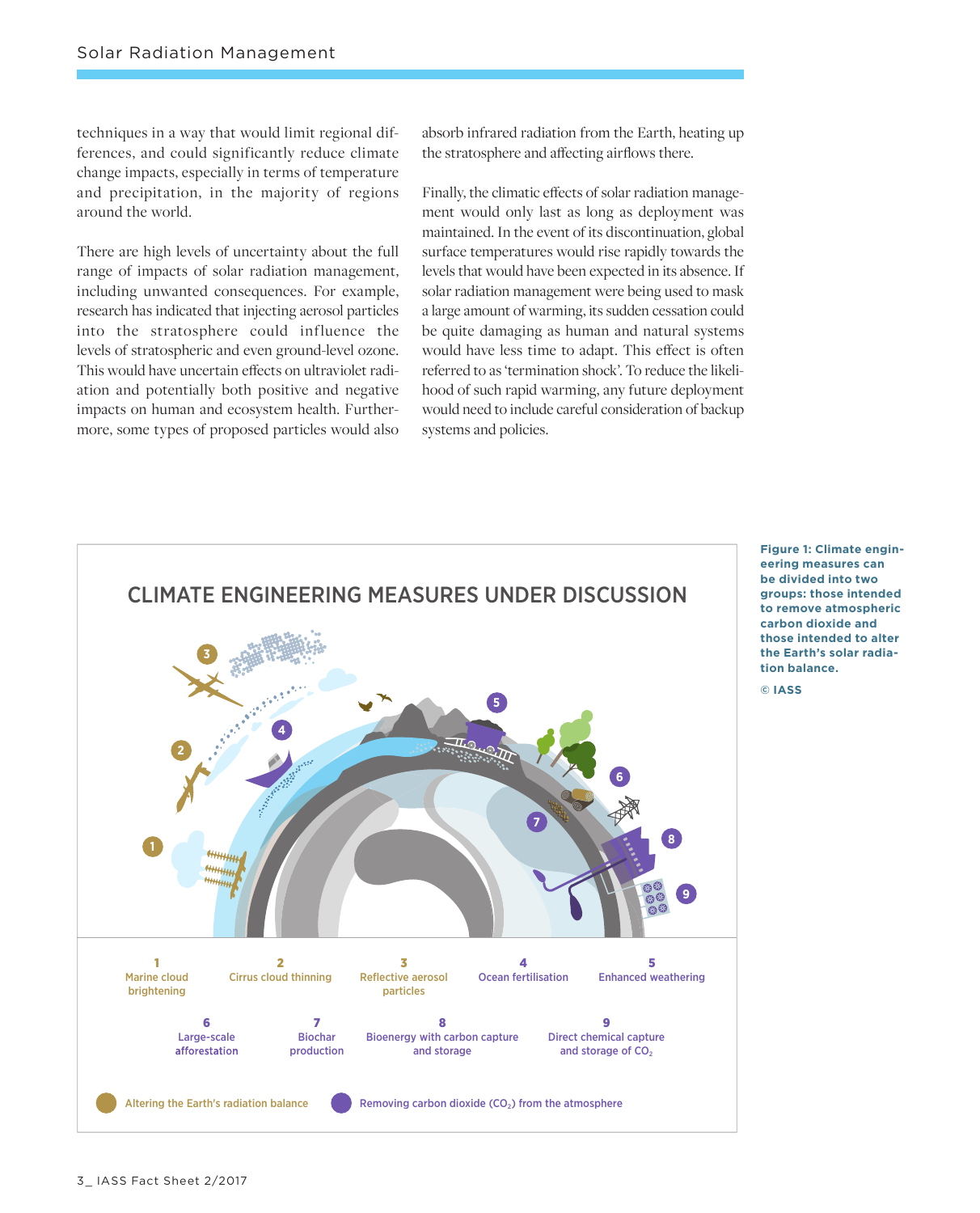#### **Social science and humanities**

The political, economic and social aspects of solar radiation management have been assessed via economic models, analogical comparisons, scenarios, public engagement exercises, and analyses of how it is framed in academic, policy, and media articles. These methods have been used to analyse, simulate, or imagine a variety of plausible benefits and risks in areas as diverse as global climate negotiations, energy politics and economic repercussions, intellectual property, state and human security, and humanity's relationship with the natural world. The potential impact that discussion of solar radiation management may have on efforts to reduce carbon emissions is a prominent area of questioning.

Researchers have also begun investigating the moral and ethical dimensions of solar radiation management such as the unequal capacity between states to research and deploy the technologies, the ethical acceptability of global action that might not improve everyone's situation, the implications of solar radiation management as judged by different conceptions of justice, the question of how potential harms might be compensated, and the acceptability of applying technological approaches at a global systems level.

## **Is solar radiation management politically feasible?**

To be considered feasible, solar radiation management would need to be able to reduce climate risks with acceptably low side effects, and it is not clear how to determine what is "acceptably low" for the range of stakeholders and decision-makers involved. It is also uncertain how attitudes will change over time in response to changing perceptions of climate change and the results of ongoing research. Independent of expected impacts, some might reject solar radiation management on principle. The crafting of a legitimate global decision to deploy would represent a significant political challenge. Therefore, it is currently impossible to say with any certainty whether any approach would be socio-politically feasible.

# **How could solar radiation management be governed?**

The term 'governance' has been used in this context to refer to concepts ranging from international regulations restricting deployment to domestic policies enabling relevant research and informal norms guiding individual research practices. Researchers have assessed and proposed a range of potential institutions and mechanisms for the governance of solar radiation management, at every stage from research and field experiments to sustained deployment.

#### **Governance of small-scale field research**

Due to increasing calls for more outdoors experimentation, an immediate concern is how to govern smallscale field research. While some mechanisms already exist in the form of local and national environmental regulation, professional norms, research funding procedures, and international agreements, several issues remain. A pressing question is what, if any, types of small-scale field research should proceed and be prioritised. It remains to be decided whether additional risk evaluation procedures are required, how funding for safe and informative research projects can be mobilised, and what level and form of public engagement is required during decision-making processes. Existing governance frameworks focusing on early stages of research and technology development might offer lessons. Ongoing assessments and discussions are also exploring whether additional rules are necessary – potentially at the international level – or if existing governance mechanisms can manage the risks of field research. If it is decided that solar radiation management research warrants additional and novel governance arrangements, such research would need to be defined in a manner that distinguishes it from 'normal' climate research.

#### **Governance of deployment and large-scale testing**

Assessments of the potential roles that international legal institutions and mechanisms could play in the governance of large-scale testing and deployment are ongoing. These have taken place alongside, and have been informed by, decisions of the Convention on Climate Change (UNFCCC), the Convention on Biological Diversity (CBD) and the London Convention and London Protocol, which focuses on marinebased geoengineering approaches. There is currently no comprehensive international mechanism for governing the use of solar radiation management. Some have called for existing treaty regimes to be adapted, while others have concluded that a new international agreement would be needed.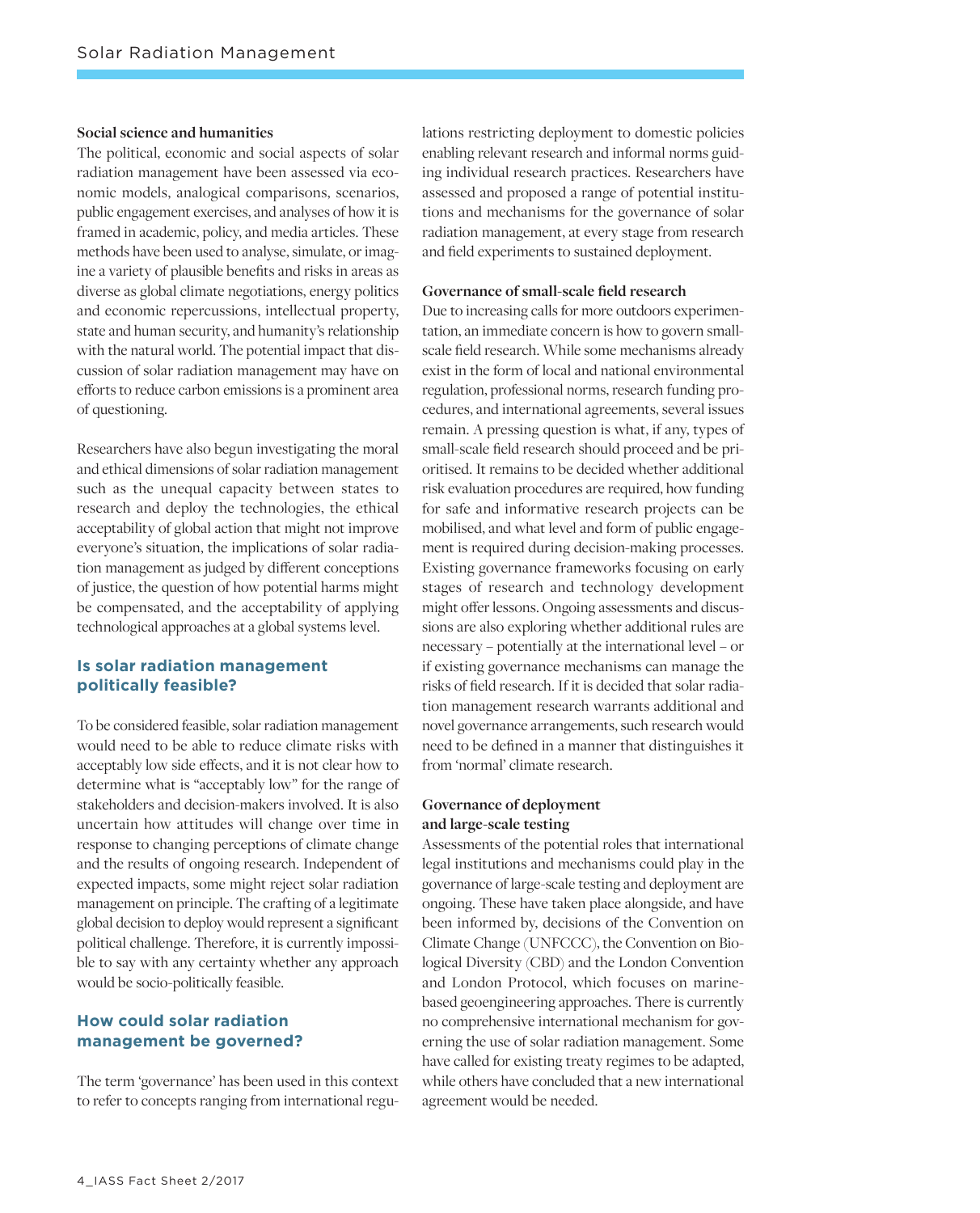At this stage it is unclear what form deployment would take, or what the international political environment might be like at the time. Deployment governance challenges that are being considered now include: How can an inclusive and accountable decision-making process be put in place? What risks and benefits, and whose interests, would have to be taken into consideration when decisions about deployment are made? How can an adequate global monitoring and evaluation system be put in place? What forms of compensation would be available for climate impacts that occur and are ascribed to such interventions? What steps could guard against a 'moral hazard' response, where the prospect of solar radiation management resulted in significantly lower mitigation efforts? What steps could guard against a 'slippery slope' response, where small-scale research could lead to larger scale research and even deployment without sufficient critical reflection?

# **SUMMARY**

- **Solar radiation management is not** an alternative to reducing greenhouse gas emissions as it addresses different climate risks to emissions mitigation. Increasing greenhouse gas levels in the atmosphere would not be directly addressed by solar radiation management, which would imperfectly mask the warming caused by these gases.
- It remains unclear whether solar radiation management will ever be technically, politically, and socially feasible. If it could be implemented, however, it would be the only climate policy option that could significantly slow or stop the rise in global temperatures over short timescales.
- When simulated in computer models, some forms of solar radiation management deployment have

consistently been found to reduce the worst risks and impacts of climate change. However, some regional differences remain and the modelling evidence is still limited, leaving large uncertainties.

- **Even if technical challenges prove** surmountable, the social and political challenges of solar radiation management are likely to be significant.
- There is currently insufficient knowledge about both the physical and societal aspects of solar radiation management to make informed political decisions. In order to develop the capability for informed decision-making, further research will be needed in the natural and social sciences, engineering, and the humanities, accompanied by broad societal engagement.